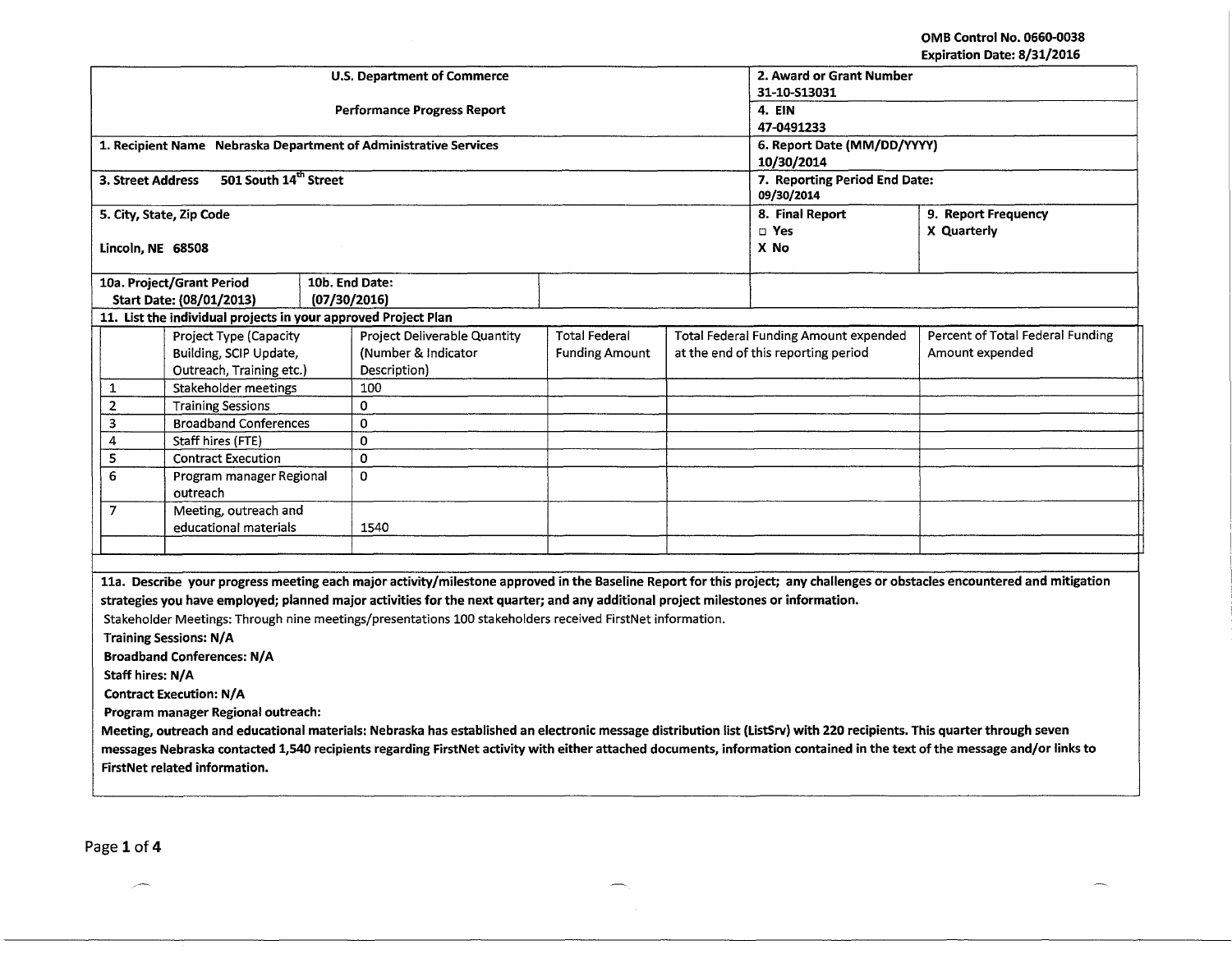i i

11b. If the project team anticipates requesting any changes to the approved Baseline Report in the next quarter, describe those below. Note that any substantive changes to the Baseline Report must be approved by the Department of Commerce before implementation. N/ A

llc. Provide any other information that would be useful to NTIA as it assesses this project's progress.

Nebraska sought and received a Match Proportionality Waiver effective October 2, 2014. Initially Nebraska's match requirement was going to be fulfilled with the in-kind match of state employee salaries and benefits for time spent on FirstNet related activities. Not being critical but the slow start up and movement of FirstNet hasn't required the involvement of our state employees time as initially anticipated. We have expanded our match activities to include the cost of time spent by other stakeholders who attend meetings or activities related to FirstNet.

In future quarters Nebraska will use the mileage stakeholders accrue driving to and from meetings when they are not reimbursed through these or other grant funds. Additionally, selected expenses previously paid for with the SLIGP funds will now be paid for with Nebraska Office of the Chief Information Officer general fund dollars and be counted toward Nebraska's match requirement. Those funds will be for: IT and Communication (phone) costs associated with supporting the project manager's activities, cubical rent for the project manager has and will continue to be paid with Nebraska general fund dollars but will now be reported as a match contribution under "other'' as reported this quarter in column 14 g. 6. *,* some of the travel costs of the project manager for FirstNet related activities. Nebraska believes these steps will help meet the match requirement for the grant.

lld. Describe any success stories or best practices you have identified. Please be as specific as possible.

12. Personnel

12a. If the project is not fully staffed, describe how any lack of staffing may impact the project's time line and when the project will be fully staffed. This quarter the project was not fully staffed as the developments in FirstNet's activities have not required Nebraska to activate additional staffing. No impact on project time lines that Nebraska can control.

12b. Staffing Table

| Job Title                                   | FTE % | <b>Project(s) Assigned</b>                                | Change                                                      |
|---------------------------------------------|-------|-----------------------------------------------------------|-------------------------------------------------------------|
| <b>Chief Information Officer</b>            | .05%  | Point of Contact for the SLIGP in Nebraska.               | No Change                                                   |
| IT Administrator                            | .10%  | Administrative Point of Contact for the SLIGP in Nebraska | No Change                                                   |
| State Patrol Major                          | .05%  | N/A                                                       | Did not participate in<br>SLIGP activities this             |
|                                             |       |                                                           | quarter.                                                    |
| Assistant Fire Marshal                      | .05%  | N/A                                                       | Did not participate in<br>SLIGP activities this<br>quarter. |
| <b>State Patrol Communications Director</b> | .10%  | N/A                                                       | Did not participate in<br>SLIGP activities this<br>quarter. |

Page 2 of 4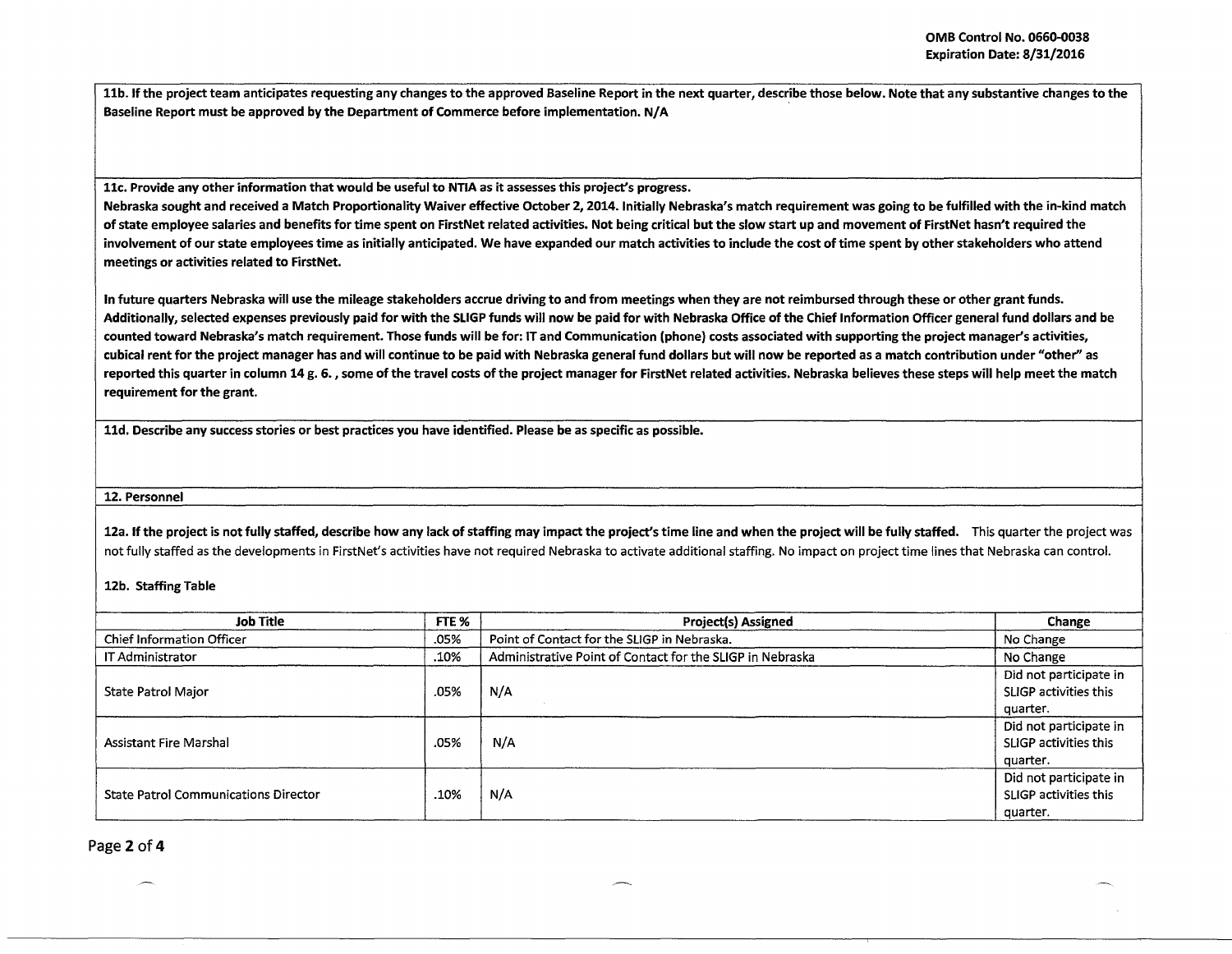| State Patrol Infrastructure Analyst<br>OCIO Public Safety System Manager                                                              |                                                      | .10%<br>.10%             | N/A<br>N/A |                                            | Did not participate in<br>SLIGP activities this<br>quarter.<br>Did not participate in<br><b>SLIGP activities this</b> |                 |                    |                                                |                                                 |                        |
|---------------------------------------------------------------------------------------------------------------------------------------|------------------------------------------------------|--------------------------|------------|--------------------------------------------|-----------------------------------------------------------------------------------------------------------------------|-----------------|--------------------|------------------------------------------------|-------------------------------------------------|------------------------|
|                                                                                                                                       |                                                      |                          |            |                                            |                                                                                                                       |                 |                    |                                                | quarter.<br>Did not participate in              |                        |
| OCIO Public Safety Administrative Assistant                                                                                           |                                                      | .05%                     | N/A        |                                            | SLIGP activities this<br>quarter.                                                                                     |                 |                    |                                                |                                                 |                        |
| OCIO Telecomm Manager                                                                                                                 |                                                      | .10%                     |            | Attended meeting with FirstNet discussion. | No Change                                                                                                             |                 |                    |                                                |                                                 |                        |
|                                                                                                                                       |                                                      |                          |            |                                            |                                                                                                                       |                 |                    |                                                |                                                 | Did not participate in |
| <b>OCIO Network Manager</b>                                                                                                           |                                                      | .05%                     | N/A        |                                            | SLIGP activities this<br>quarter.                                                                                     |                 |                    |                                                |                                                 |                        |
| Add Row<br>Remove Row<br>13. Subcontracts (Vendors and/or Sub-recipients)                                                             |                                                      |                          |            |                                            |                                                                                                                       |                 |                    |                                                |                                                 |                        |
| 13a. Subcontracts Table - Include all subcontractors. The totals from this table must equal the "Subcontracts Total" in Question 14f. |                                                      |                          |            |                                            |                                                                                                                       |                 |                    |                                                |                                                 |                        |
| Name                                                                                                                                  | <b>Subcontract Purpose</b>                           | Type<br>(Vendor/Subrec.) |            | RFP/RFQ<br><b>Issued</b><br>(Y/N)          | Contract<br>Executed<br>(Y/N)                                                                                         | Start<br>Date   | End<br><b>Date</b> | <b>Total Federal</b><br><b>Funds Allocated</b> | <b>Total Matching</b><br><b>Funds Allocated</b> | Project and % Assigned |
| J. Douglas<br>Scott &<br>Assoc's. for<br><b>Bob Wilhelm</b>                                                                           | <b>SLIGP Project Manager</b>                         | Contractor               |            | N                                          | Y                                                                                                                     | October<br>2013 | July<br>2016       | \$270,000                                      | \$81,000                                        | N/A                    |
| <b>TBD</b>                                                                                                                            | Two people to collect<br>and final review data       | Contractor               |            | N                                          | $\mathsf{N}$                                                                                                          | <b>TBD</b>      | <b>TBD</b>         | \$540,600                                      | 0                                               | N/A                    |
| <b>TBD</b>                                                                                                                            | Data collection and<br>review                        | Contractor               |            | ${\bf N}$                                  | N                                                                                                                     | <b>TBD</b>      | <b>TBD</b>         | \$7,200                                        | 0                                               | N/A                    |
| TBD                                                                                                                                   | Resource<br>Identification                           | Contractor               |            | $\mathsf{N}$                               | $\overline{N}$                                                                                                        | <b>TBD</b>      | <b>TBD</b>         | \$39,000                                       | 0                                               | N/A                    |
| <b>TBD</b>                                                                                                                            | MOU development                                      | Contractor               |            | N                                          | N                                                                                                                     | <b>TBD</b>      | <b>TBD</b>         | \$183,600                                      | 0                                               | N/A                    |
| <b>TBD</b>                                                                                                                            | Evaluation of current<br>emergency response<br>plans | Contractor               |            | ${\sf N}$                                  | ${\bf N}$                                                                                                             | <b>TBD</b>      | <b>TBD</b>         | \$91,000                                       | 0                                               | N/A                    |
|                                                                                                                                       |                                                      |                          |            |                                            |                                                                                                                       |                 |                    |                                                |                                                 |                        |

灬

Page **3 of4** 

 $\overline{\phantom{m}}$